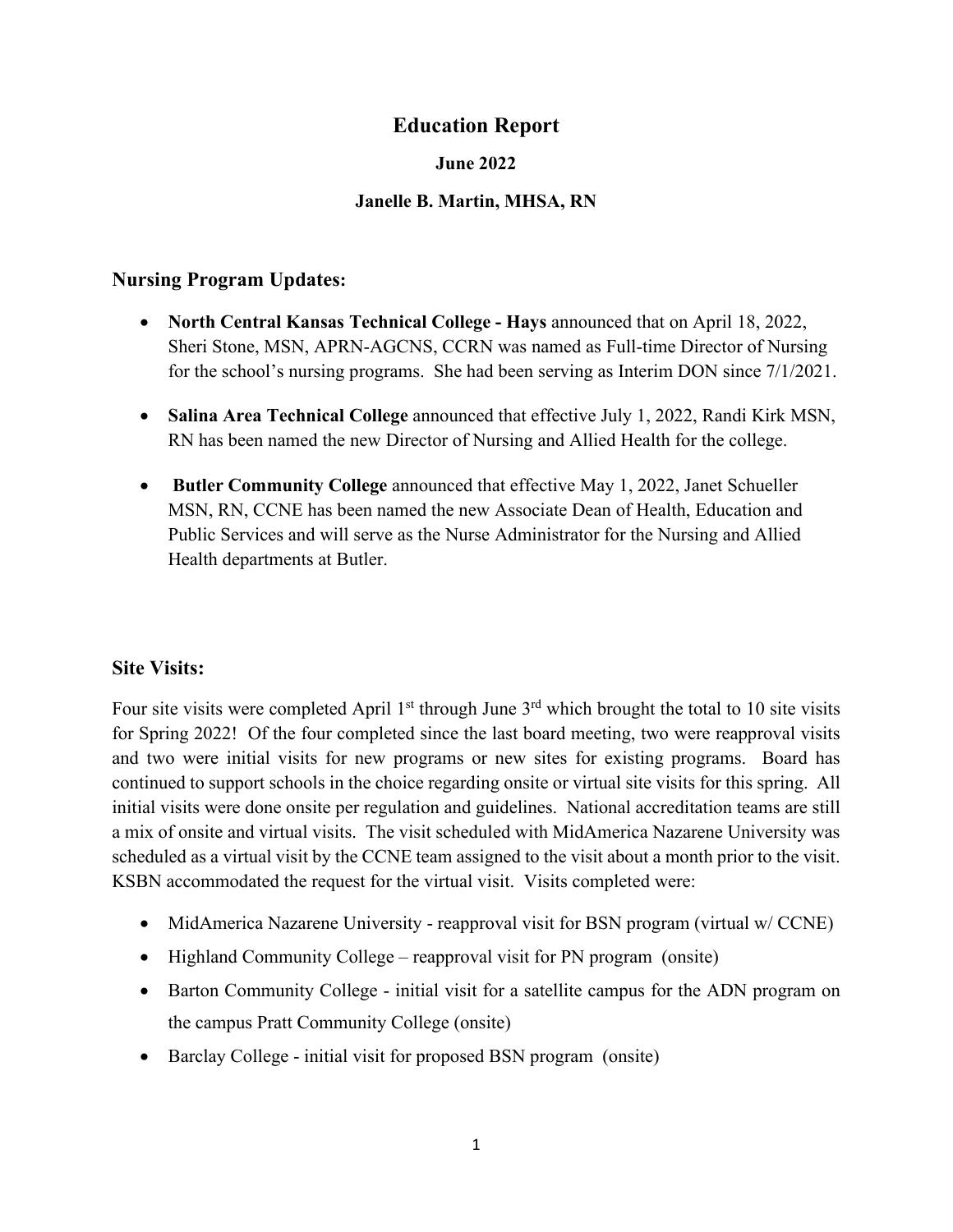## **Education Activities / Projects**

- ♦ Assisted in ensuring applicants meet educational requirements for licensure:
	- o Reviewed 6 transcripts from out of state schools / military programs
	- o Reviewed 22 CGFNS reports and 2 TOEFL reports for internationally educated nurses
		- $\blacksquare$  Philippines 10
		- **Kenya** 5
		- 1 each from Canada, Ethiopia, Ghana, India, Lebanon, Nepal, and Nigeria
- *FQRs* Faculty Qualification Reports moved to an all-electronic process via the website in June 2020. FQR activity this quarter:
	- $\circ$  51 FQRs submitted this quarter (26 from BSN programs, 19 ADN, 4 PN, 2 APRN)
		- 30 were Initial requests
		- 21 were updates to previous FQRs
		- $\blacksquare$  36/51 were for Adjunct positions
	- o 9 submitted with Degree plans
	- o 13 submitted with Hire Exceptions
	- o 2 updated FQRs submitted for completion of Degree plans
	- o 4 submitted FQRs were incomplete
		- $\blacksquare$  2 due to transcript issues missing, not official copies, wrong transcript
		- **2** FQRs submitted without a degree plan or hire exception for faculty without required degree.
- ♦ *Minor Curriculum changes*  Minor curriculum change requests were slated to change to an electronic submission process but has been delayed due to potential changes in the use of the current system for data submission. We continue to manage this process by mail or email. If the complete request with documentation is greater than 10 pages, request should be printed and sent by regular mail. Three schools submitted requests for minor curriculum changes this quarter. All requests were reviewed and approved.
	- o *KU SON*  Undergrad program
	- o *Colby Community College –* PN program
	- o *Dodge City Community College –* ADN program
- Petitioners: revised website documents for petitioners. Attempted to clarify the process, expectations and follow up steps for petitioners. I also responded to several potential petitioners regarding KS requirements for NCLEX exam and licensing.
	- o **One** petitioner completed the conditions of their petition this quarter and was made eligible to test.
	- o **Seven (7)** previous completers tested this quarter